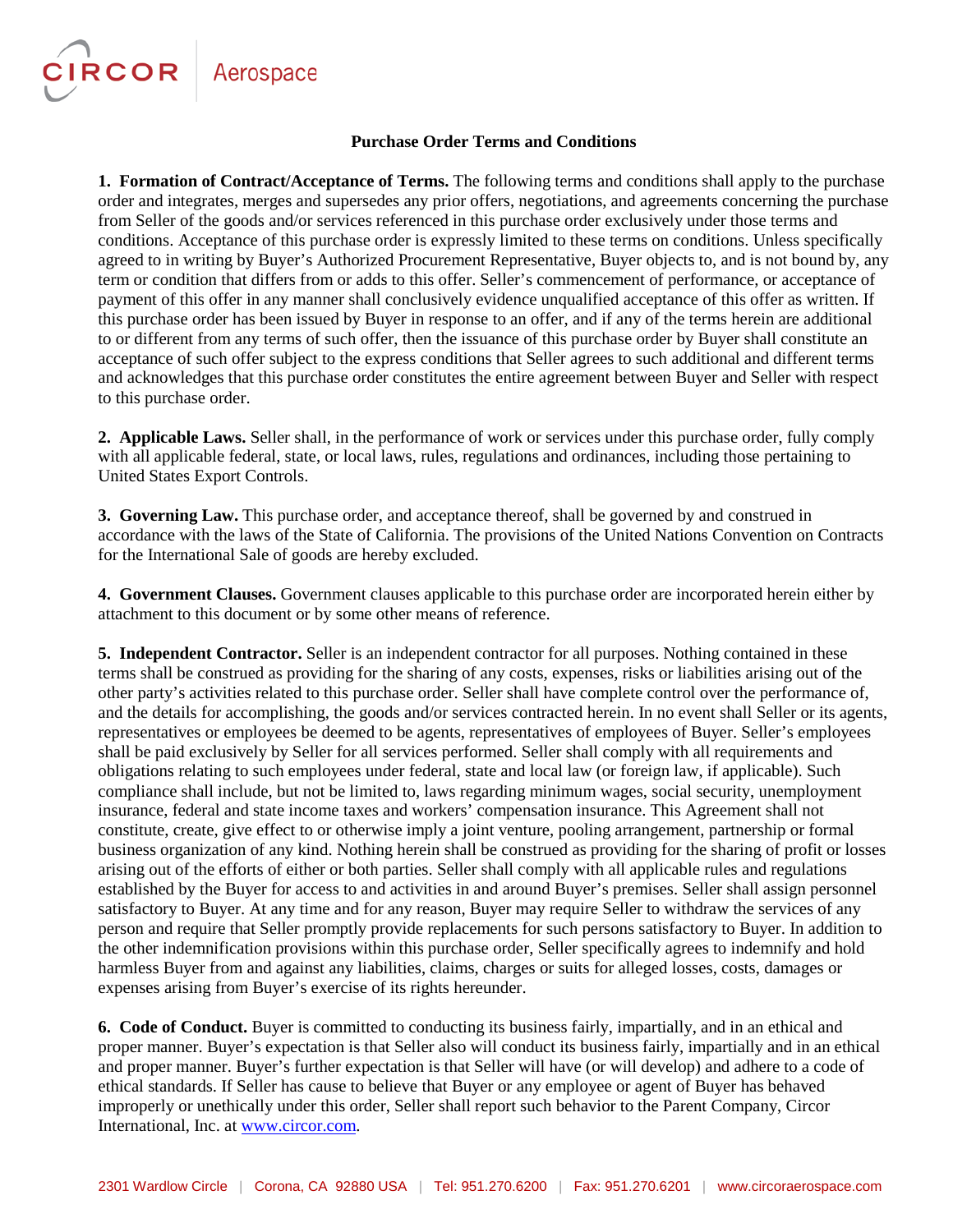# CIRCOR Aerospace

Seller, their contractor(s) and subcontractor(s) shall abide by the requirements of 41 CFR §§ 60-1.4(a), 60-300.5(a) and 60-741.5(a). These regulations prohibit discrimination against qualified individuals based on their status as protected veterans or individuals with disabilities, and prohibit discrimination against all individuals based on their race, color, religion, sex, sexual orientation, gender identity or national origin. Moreover, these regulations require that covered prime contractors and subcontractors take affirmative action to employ and advance in employment individuals without regard to race, color, religion, sex, sexual orientation, gender identity, national origin, protected veteran status or disability.

**7. Changes.** Buyer reserves the right at any time prior to the delivery date of this order by written notice to Seller to make changes to the drawings, designs or specifications of the goods ordered, the method of packing and shipping, the time, place or method of delivery, the quantity of goods ordered or the work covered hereby. Any failure on the part of Seller to meet specification requirements, including weight, which results in a request by Seller for a design change, deviation or variation from the specification requirements, shall be accompanied by a price reduction offer as consideration. If any such changes affect Sellers cost and/or delivery schedule, Seller shall notify Buyer immediately, and in the case of an increase in Seller's cost, within twenty (20) days of such notice Seller shall submit a detailed cost breakdown comparing original requirements and costs to the changed requirements and costs. The parties will then discuss an equitable adjustment in the purchase price, delivery schedule or both. However, no adjustment will be binding on Buyer unless evidenced by a purchase order, change notice or revision to this purchase order signed by an authorized representative of Buyer's Purchasing Staff. NOTE: Buyer's engineering and technical personnel may from time to time render assistance or give technical advice or discuss or affect an exchange of information with Seller's personnel concerning the goods or work in this purchase order. Such actions shall not be deemed to be a change under the "Changes" clause of this purchase order and shall not be the basis for equitable adjustment. Failure to agree to any adjustment shall not relieve or excuse Seller from proceeding with this purchase order as changed. Work shall not be supplied in excess quantities specified in the purchase order. Seller shall be liable for handling charges and return shipment.

**8. Seller Changes to Goods.** Supplier shall not make any changes to Goods, including without limitation, in form, fit, function, or classification, or to any component or software, (collectively, "Engineering Changes") without first notifying Buyer.

**9. Counterfeit Part Prevention.** Seller shall not deliver products that contain counterfeit items (such as, but not limited to, software, material and electrical/mechanical parts/assemblies). SAE AS5553 provides guidance for counterfeit prevention.

**10. Packing, Marking, Shipping and Packing Slips.** Seller shall assure that all packing and packaging shall comply with good commercial practice, pack the goods to prevent damage and deterioration and in accordance with any additional packaging requirement listed within the purchase order. Seller shall comply with carrier tariffs. The prices stated in the purchase order include all applicable federal, state and local taxes, duties and the cost of packaging the goods purchased in the manner listed under the packing, marking and shipping requirement of these terms. Unless otherwise specified in this purchase order, Buyer may charge Seller for damage to or deterioration of any goods resulting from improper packing or packaging. Unless this purchase order specifies otherwise, Seller will ship the goods in accordance with the following instructions: (i) Shipments by Seller or its subcontractors must include packing sheets containing Buyer's purchase order number, line item number, description and quantity of goods shipped, part number or size, if applicable, and appropriate evidence of inspections. A shipment containing hazardous and non-hazardous materials must have separate packing sheets for the hazardous and nonhazardous materials. Seller shall not include any hazardous substance in any packing material included with the goods. Items shipped on the same day will be consolidated on one bill of lading or air bill unless Buyer authorizes otherwise. The shipping documents will describe the material according to the applicable classification and/or tariff. The total number of shipping containers will be referenced on all shipping documents. Originals of all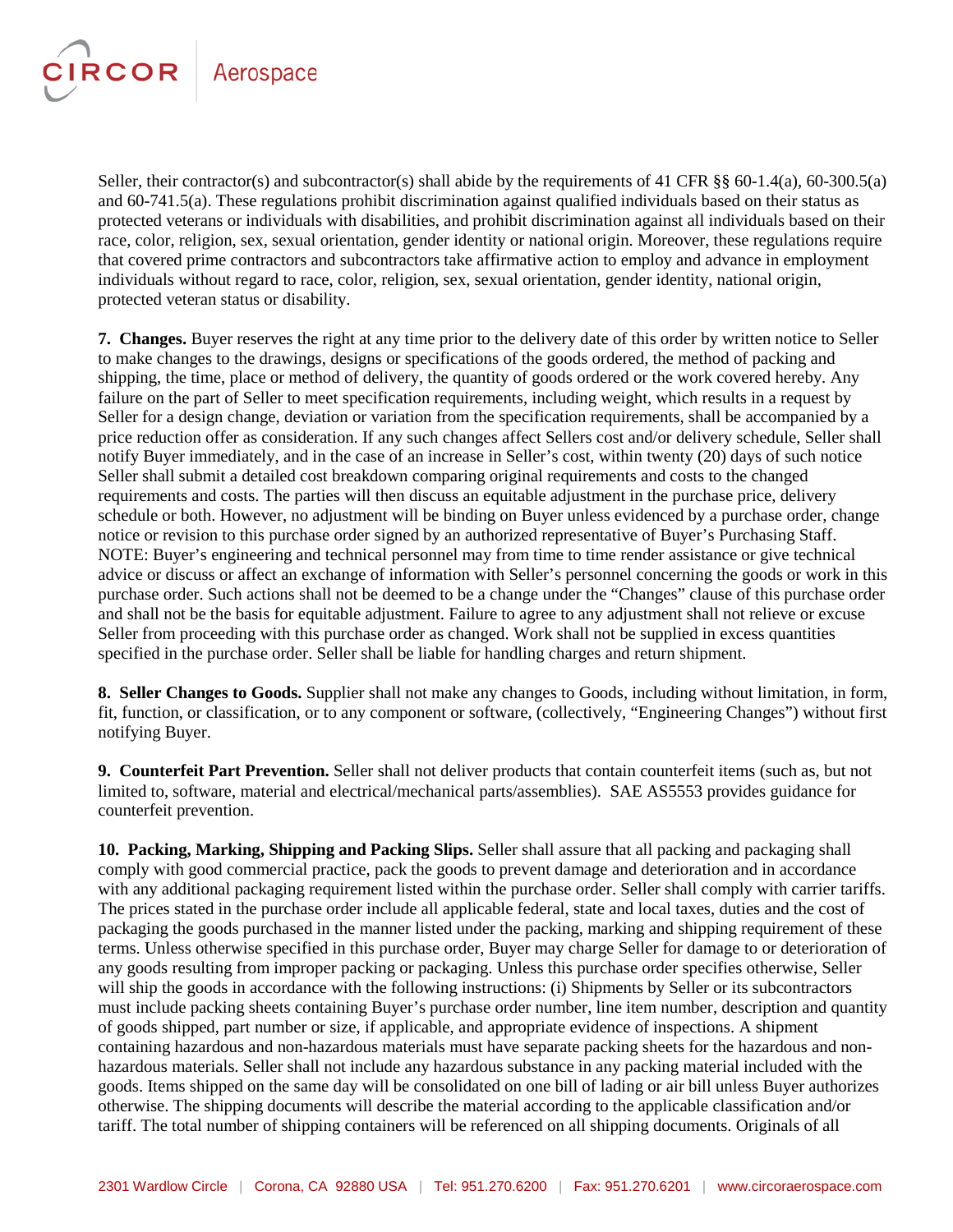**CIRCOR** 

Government bills of lading will be surrendered to the origin carrier at the time of shipment. (ii) Seller will label each shipping container with the purchase order number and the number that each container represents of the total number being shipped (e.g. box 1 of 2, box 2 of 2). (iii) Buyer will select the carrier and mode of transportation for all shipments where freight costs will be charged to Buyer. (iv) Seller will include copies of documentation supporting prepaid freight charges (e.g., carrier invoices or UPS shipping log/manifest), if any, with its invoices. (v) If Seller is unable to comply with the shipping instructions in this purchase order, Seller will contact Buyer. Seller shall ensure the packaging, labeling and shipping of all Hazardous substances or dangerous materials conform with all applicable international, federal, state and local laws and regulations with the proper shipping labels in accordance with Title 8, California Code of Regulations, Article 110, Section 5194. No goods purchased, manufactured or otherwise acquired for use in the performance of or to be delivered under this purchase order shall be transported on vessels, aircraft or other carriers leased to or from, owned, operated, or controlled by any prohibited country identified in the International Traffic in Arms Regulations (ITAR), 22 CFR 126. No vessels, aircraft, or other carrier, while carrying any such goods shall make an en route stop in any prohibited country identified in the ITAR, 22 CFR 126. Seller shall insert the provisions of this paragraph in all subcontracts hereunder.

**11. Warranty.** Seller expressly warrants that all goods and services covered by this purchase order will conform to Buyer's instructions, specifications, drawings and data current as of date of this purchase order (unless otherwise specified in writing by Buyer), will be merchantable, free from defective materials or workmanship and will be fit and sufficient for the intended purpose. Seller further warrants that the goods and services furnished under this purchase order shall conform to all representations, affirmations, promises, descriptions, samples or models which are a part of this purchase order. Seller agrees that these warranties shall survive acceptance of the goods and services. Seller further warrants that all services performed for or on behalf of Buyer will be performed in a competent, workmanlike manner, by employees or agents of Seller who are experienced and skilled in their profession and in accordance with industry standards and shall be free from faults and defects. The warranties stated in this section are hereby extended to, and shall insure to the benefit of, Buyer and Buyer's affiliates, subsidiaries, successors, assigns, and direct and indirect customers to whom the goods and services provided hereunder may be sold or transferred. In the event of breach of warranty, Buyer shall be entitled to all rights and remedies available at law, including but not limited to credit, replacement or repair of defective goods at Buyer's option, costs of removal of the goods from any component, assembly or system into which the goods may have been incorporated, and reinstallation of non-defective goods, and cost of return of the goods. Seller shall also reimburse Buyer for any incidental and consequential damages caused by such nonconforming goods including, but not limited to costs, expenses and losses incurred by Buyer: (a) in inspecting, sorting, repairing or replacing such goods; (b) resulting from any production interruptions; (c) conducting any recall campaigns or other corrective actions and (d) claims for personal injury or property damage. If seller fails or refuses to correct or replace, Buyer may correct or replace with similar goods or services and charge Seller for any cost to Buyer or make an equitable adjustment in the price of this purchase order. Seller warrants that any unit prices charged herein do not exceed the unit prices charged by Seller to other customers in substantially similar transactions. Seller warrants that it shall notify Buyer if any work to be delivered pursuant to this purchase order will contain ozone depleting substances as defined in section 602(a) of the Clean Air Act (42 U.S.C. 7671a(a)).

**12. Invoice and Payments.** As compensation for services to be performed by Seller, buyer shall pay Seller as set forth in this purchase order. Buyer shall have no liability for any other expenses or costs incurred by Seller. Payment due date, including discount periods, shall be computed from the date of the later of the scheduled delivery date, the actual delivery date or the date of receipt of a correct invoice. Payment shall be deemed to have been made on the date the buyer's check is mailed or payment is otherwise tendered. Seller shall promptly repay to Buyer any amounts paid in excess of amounts due Seller.

**13. Quality Control System.** Seller shall establish and maintain a quality control system to an industry recognized standard for the goods and services covered by this purchase order. Seller shall permit Buyer access to review all procedures, practices, processes, and related documents to determine acceptability. Seller shall have a responsibility to notify Buyer of any violation or deviation from Seller's approved quality control system, and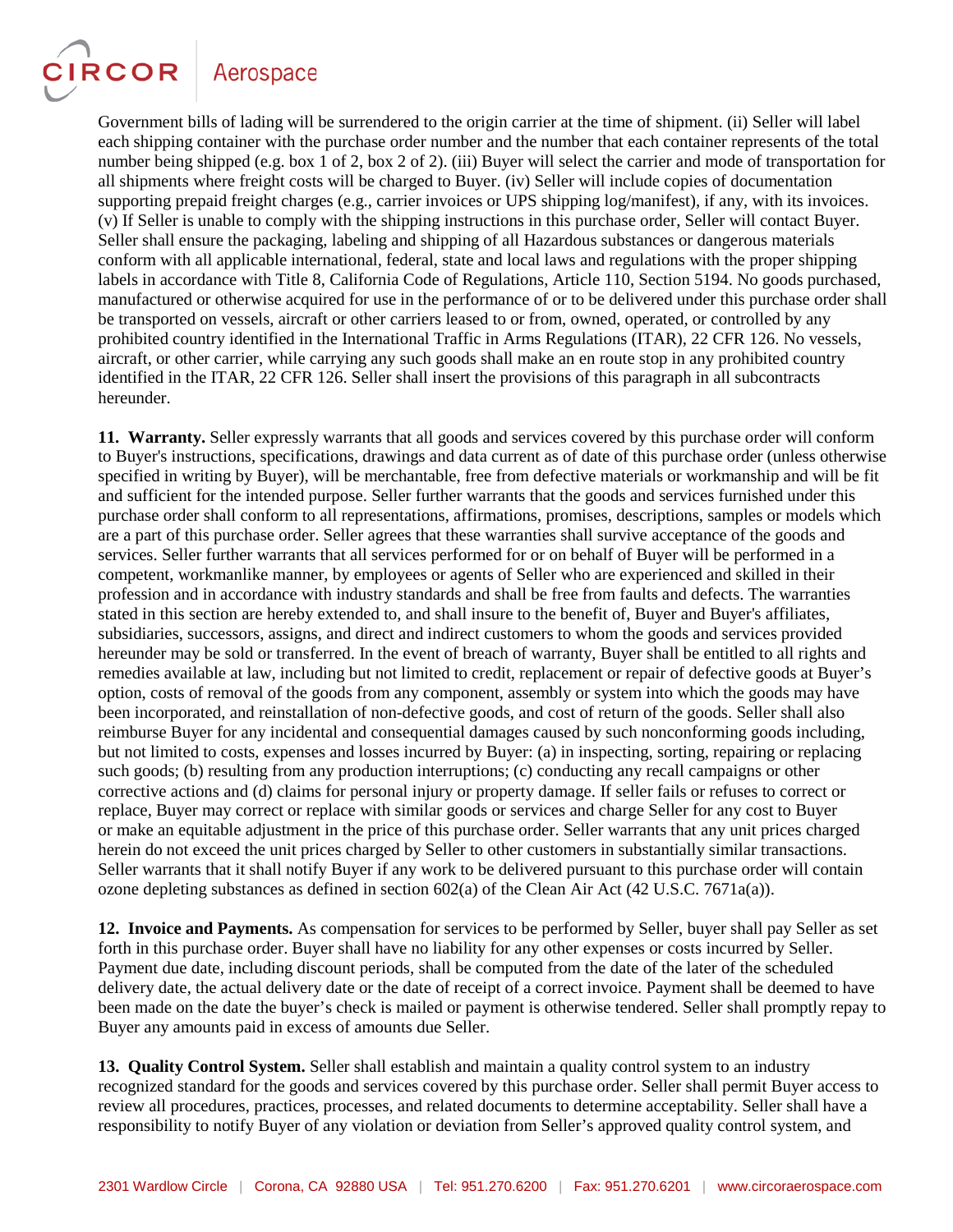**CIRCOR** 

identify all goods provided to Seller during the period that the deviation/violation occurred. Records of all quality control inspection work by Seller shall be kept complete and available to Buyer and its customers during the performance of this purchase order and for such longer periods as may be specified.

**14. Inspection and Acceptance.** At no additional cost to Buyer, goods shall be subject to inspection, surveillance and test at reasonable times and places, including Seller's subcontractors' locations. Buyer and/or its customer shall perform inspections, surveillance, and tests so as not to unduly delay the work. If Buyer performs an inspections or test on the premises of Seller or its subcontractors, Seller shall furnish, and require its subcontractors to furnish, without additional charge, reasonable facilities and assistance for the safe and convenient performance of these duties. No such inspection shall relieve Seller of its obligations to furnish all goods and/or services in accordance with the requirements of this purchase order. Buyer shall accept the goods or give Seller notice of rejection, notwithstanding any payment, prior test or inspections, or passage of title. No inspection, test, delay or failure to inspect or failure to discover any defect or other nonconformance shall relieve the Seller of any obligations under this purchase order or impair any rights or remedies of Buyer. If Seller delivers non-conforming goods, Buyer may at its option and at Seller's expense (i) return the goods for credit or refund; (ii) require Seller to promptly correct or replace the goods; (iii) correct the goods; or (iv) obtain replacement goods from another source. Seller shall not redeliver corrected or rejected goods without disclosing the former rejection or requirement for correction. Seller shall disclose any corrective action taken. Repair, replacement and other correction and redelivery shall be completed within the original delivery schedule or such later time as Buyer may reasonably direct. All costs, expenses and loss of value incurred as a result of or in connection with nonconformance and repair, replacement or other correction may be recovered from Seller by equitable price reduction or credit against any amounts that may be owed to Seller under this purchase order or another.

**15. Timely Performance/Notice of Labor Disputes.** Seller's timely performance is a critical element of this purchase order. Unless advance or early shipment has been authorized in writing by the Buyer's Authorized Representative, Buyer may store at Seller's expense, or return, shipping charges collect, all goods and services received in advance of schedule. If Seller becomes aware of difficulty in performing against this purchase order, Seller shall provide immediate notification to the Buyer, in writing, giving pertinent details. This notification shall not be construed as the Buyer's waiver of any delivery schedule or any other rights or remedies of Buyer. In the event of a termination or change, no claim will be allowed for any manufacture or procurement in advance of Seller's normal flow time unless there has been prior written consent from the Buyer. Whenever any actual or potential labor dispute delays or threatens to delay the timely performance of this purchase order, Seller shall immediately give notice thereof to Buyer. Seller shall insert the substance of this provision in its subcontracts issued hereunder.

**16. New Materials.** The work to be delivered hereunder shall consist of new materials, no used, or reconditioned, or of such age as to impair its usefulness of safety.

**17. Responsibility for Property.** Buyer may provide to Seller property owned by either Buyer or its customer. Title to all property furnished to Seller by Buyer or paid for by Buyer shall remain with Buyer. Seller shall clearly mark, maintain an inventory of and keep segregated or identifiable all of Buyer's supplied property and all property to which Buyer acquires an interest by virtue of this purchase order. Seller assumes all risk of loss, damage, or destruction of such property while in Seller's possession, custody, or control. Upon request, Seller shall provide Buyer with adequate proof of insurance against such risk of loss. Seller shall not sell, encumber, transfer, assign, dispose of, or modify Buyer's property and shall not use for any purpose other than for the performance of this purchase order, unless by specific written consent from the Buyer. All property supplied for the use of this purchase order shall be packaged and returned to Buyer, in accordance with best commercial practices at Sellers expense.

**18. Use of Information.** Seller shall not reproduce, use, or disclose any data, designs or other information furnished or disclosed during the performance of this purchase order, except as necessary in the performance of this purchase order. Unless specified by the Buyer in writing, all data, designs, or other information supplied shall be returned to Buyer upon completion or termination of this purchase order. No license is granted under any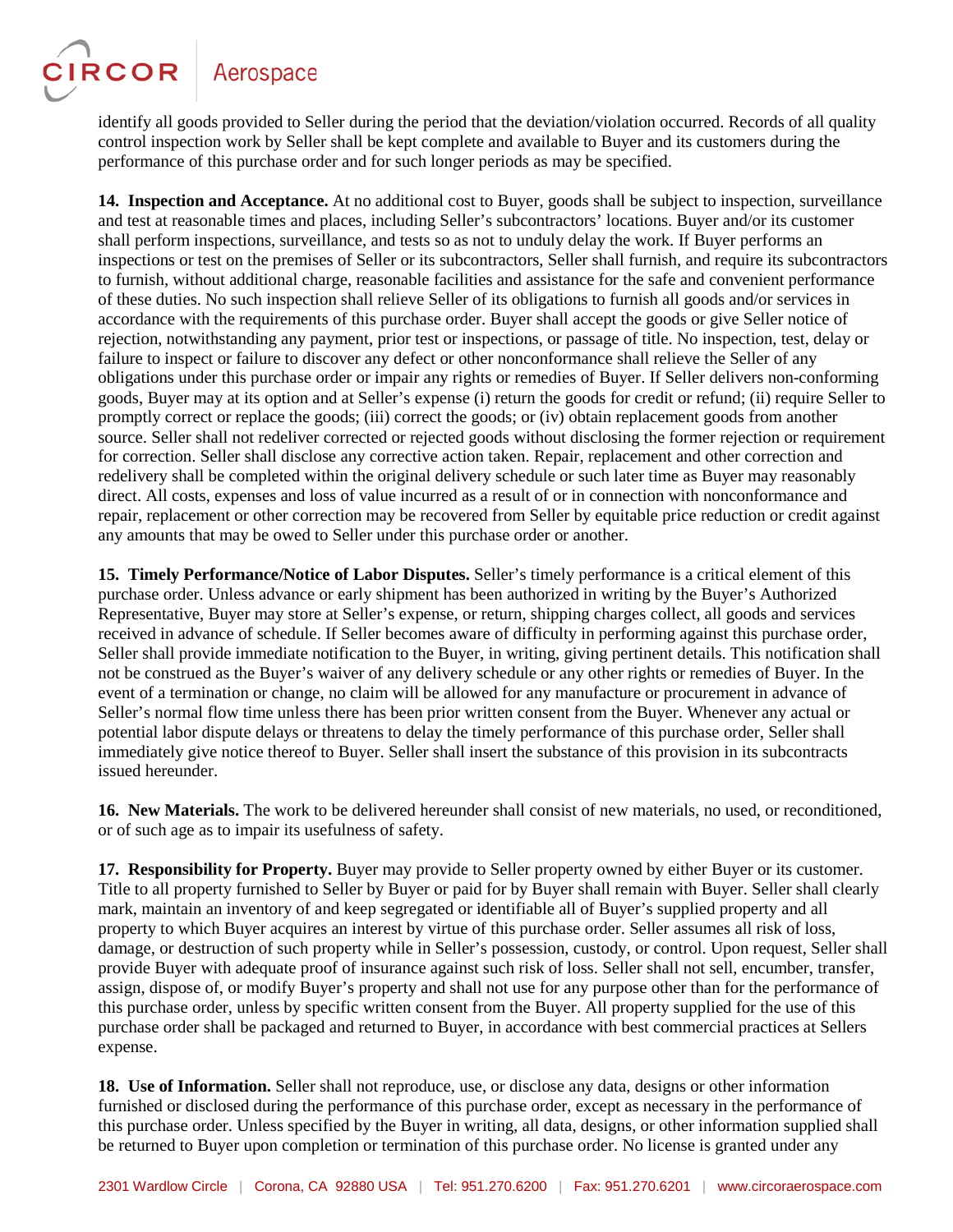

patents owned by Buyer, nor is any unpatented knowledge or information concerning Sellers products, methods or manufacturing processes which Seller may disclose to Buyer with regards to the manufacture of goods or services covered by this purchase order be deemed to have been disclosed as part of the consideration for this purchase order. Whereas Buyer's data, designs, or other information is furnished to Seller's suppliers, Seller shall insert the substance of this provision in each subcontract.

**19. Intellectual Property Indemnification.** Seller shall indemnify Buyer, and/or Buyer's customer against liability, including costs, for infringement of any patent, copyright trademark, or other intellectual property arising out of the manufacture or delivery of supplies or performance of services under this purchase order.

**20. Assignment.** Seller shall not assign any of its rights or interests in this purchase order. This purchase order or any interest therein, including any claims for monies due or to become due with respect thereto, may only be assigned upon the written consent of Buyer. No assignment, delegation or subcontract by Seller, without Buyers written consent shall relieve Seller of any of its obligations under this purchase order or prejudice any of the Buyer's rights against Seller whether arising before or after the date of any assignment. This article does not limit the Seller's rights or abilities to purchase standard commercial supplies or materials.

2**1. Stop Work, Default, or Termination for Convenience.** Buyer may, by written order, stop or suspend all or part of the work to be performed under this purchase order for a period not to exceed 90 days. Within such period of work stoppage, Buyer shall cancel or terminate this purchase order for either of the following conditions. In the even of default by the Seller of this purchase order, Buyer will issue a written notice to the Seller to cancel all or part of this purchase order if either the Seller fails to deliver the product or services within the time specified or Seller fails to perform any other provisions of the purchase order or fails to make progress so as to endanger performance of this purchase order and in either of these events does not cure the failure within 10 days after receipt of notice from the Buyer stating the failure or in the event of the Seller's suspension of business, insolvency, appointment of a receiver for Seller's property or business or any assignment , reorganization or arrangement by Seller for the benefit of its creditors. Seller shall continue work not cancelled. If Buyer cancels all or part of this purchase order due to the default terms stated above, Seller shall be liable for Buyer's excess costs to re-procure. Buyer may at any time terminate this purchase order in whole or in part for its convenience upon written notice to the Seller, in which event Seller shall be entitled to reasonable termination charges consisting of a percentage of the purchase order price reflecting the percentage of the work performed prior to termination, plus any reasonably incurred settlement expenses.

**22. Indemnification.** To the extent that Seller's agents, employees, or subcontractors enter upon premises occupied by or under the control of Buyer, or any of its customers, or suppliers, in the course of the performance of this purchase order, Seller shall take all necessary precautions to prevent the occurrence of any injury (including causing death) of any persons, or of any damage to any property, arising out of acts or omissions of such agents, employees, or subcontractors; and, except to the extent that any such injury or damage is due directly and solely to Buyer's negligence, Seller shall indemnify, defend, and hold Buyer, its officers, employees, and agents, harmless from any and all costs, losses, expense, damages, claims, suit, or any liability whatsoever, including attorney's fees, arising out of any act or omission of Seller, its agents, employees, or subcontractors. Seller does hereby irrevocably indemnify and agree to defend any claim or litigation, or to pay or reimburse any judgment and all loss and expense costs (including reasonable attorney fees) resulting in any manner from injury to person or property caused in whole or in part by product supplied by Seller that fails to conform to the specifications or that is otherwise defective in manufacture and/or (to the extent not designed by CIRCOR Aerospace, Inc.) in design.

**23. Gratuities/Kickbacks.** Seller agrees not to provide or offer any representative, officer, director or employee of the Buyer, or any member of such persons family, any favors, gifts, gratuities or favorable treatment for the purpose of securing this purchase order or any future business opportunities.

**24. Publicity.** Seller or Sellers suppliers shall not, without Buyer's written consent, release any publicity, advertisement, news release, or denial confirmation of same regarding this purchase order or the program or items provided by Seller. Seller shall be liable to Buyer for any breach of such obligation by Seller or its supplier.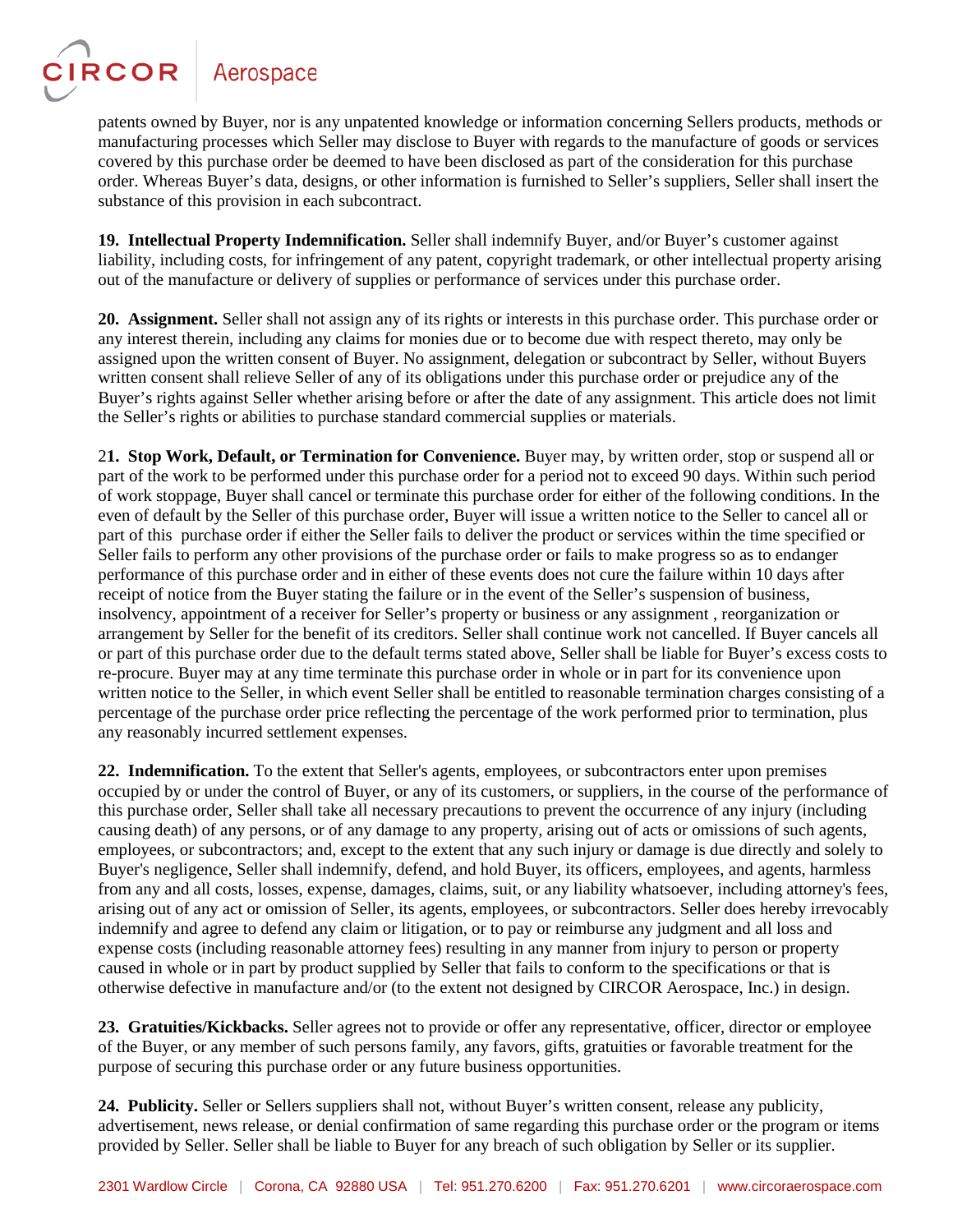CIRCOR

**25. Audit Rights and Records Retention.** Buyer reserves the right to perform inspections, surveillance, and tests and to review procedures, practices, processes and related documents related to quality assurance, quality control, flight safety and configuration control and shall extend to the Buyer's customers that are a part of the US Government. Seller shall retain all records and documents pertaining to the items in this purchase order for a period of no less than seven years after final payment. Such records shall date back to the time this purchase order was issued and shall include without limitation, catalogs, price lists, invoices and inventory records for the purposes of verification of compliance to all aspects of this purchase order including test data and procedure verification.

**26. Disputes.** Any dispute that arises under or it related to this purchase order that cannot be settled by mutual agreement of the parties may be decided by a court of competent jurisdiction. Pending final resolution of any dispute, Seller shall proceed with performance of this purchase order according to Buyer's instructions so long as Buyer continues to pay amounts not in dispute.

**27. Export Controls.** Subcontractor is advised that its performance of this purchase order may involve the use of or access to articles, technical data or software that is subject to export controls under 22 United States Code 2751 – 2796 (Arms Export Control Act) and 22 Code of Federal Regulations 120-130 (International Traffic in Arms Regulations) or 50 United States Code 2401 – 2420 (Export Administration Act) and 15 Code of Federal Regulations 768 – 799 (Export Administration Regulations) and their successor and supplemental laws and regulations (hereinafter referred to as the "Export Laws and Regulations"). Seller represents and warrants that it is either 1) a U.S. Person as that term is defined in the Export Laws and Regulations, or 2) that it has disclosed to Buyer in writing the country in which it is incorporated or otherwise organized to do business, or if a natural person, all citizenships and US immigration status. Seller shall comply with any and all Export Laws and Regulations, and any license(s) issued herein. Seller shall not give any Foreign Person access to Technical Data, software or Defense Articles, or provide an unauthorized Defense Service as those terms are defined in the applicable Export Laws and Regulations without the prior written consent of Buyer. Any request for such consent must state the intended recipient's citizenship(s), and status under 8 U.S.C. 1101 and 8 U.S.C. 1324 (the "Immigration and Naturalization Act"), and such other information as Buyer may reasonably request. No consent granted by Buyer in response to Seller's request shall relieve Seller of its obligations to comply with the provisions of the Export Laws and Regulations, nor shall any such consent constitute a waiver of the requirements above, nor constitute consent for Seller to violate any provision of the Export Laws and Regulations. Seller shall indemnify and save harmless Buyer from and against any and all damages, liabilities, penalties, fines, costs, and expenses, including attorneys' fees, arising out of claims, suit, allegations or charges of Seller's failure to comply with these provisions or breach of the warranty set forth in above. Any failure of Seller to comply with the requirements or any breach of the warranty contained herein shall be a material breach of this purchase order. The substance of this requirement shall be incorporated into any subcontract entered into by the Seller for the performance of any part of the work under this purchase order.

**28. Seller's Notice of Discrepancies.** Seller shall notify Buyer in writing when discrepancies in Seller's processor goods are discovered or suspected regarding goods delivered or to be delivered under this purchase order.

**29. Force Majeure.** Neither party shall be liable for delays or defaults due to causes beyond its control and without its fault of negligence, provided that Seller delivers written notice within five (5) days of such event, setting for the cause of the anticipated delay whenever Seller has reason to believe that performance will not be made as scheduled. Examples of these causes are acts of God or of the public enemy, acts of the Government in either its sovereign or contractual capacity, fires, floods, instance, the failure to perform must be beyond the control and without the fault or negligence of the Seller. If Seller's delay or default is caused by a delay or default of a subcontractor or supplier, such delay or default shall be excused only if it arose out of causes beyond the control of both Seller and the subcontractor or supplier and without the fault or negligence of either of them, and the goods or services were not obtainable from other sources in sufficient time to meet the required delivery or performance schedule.